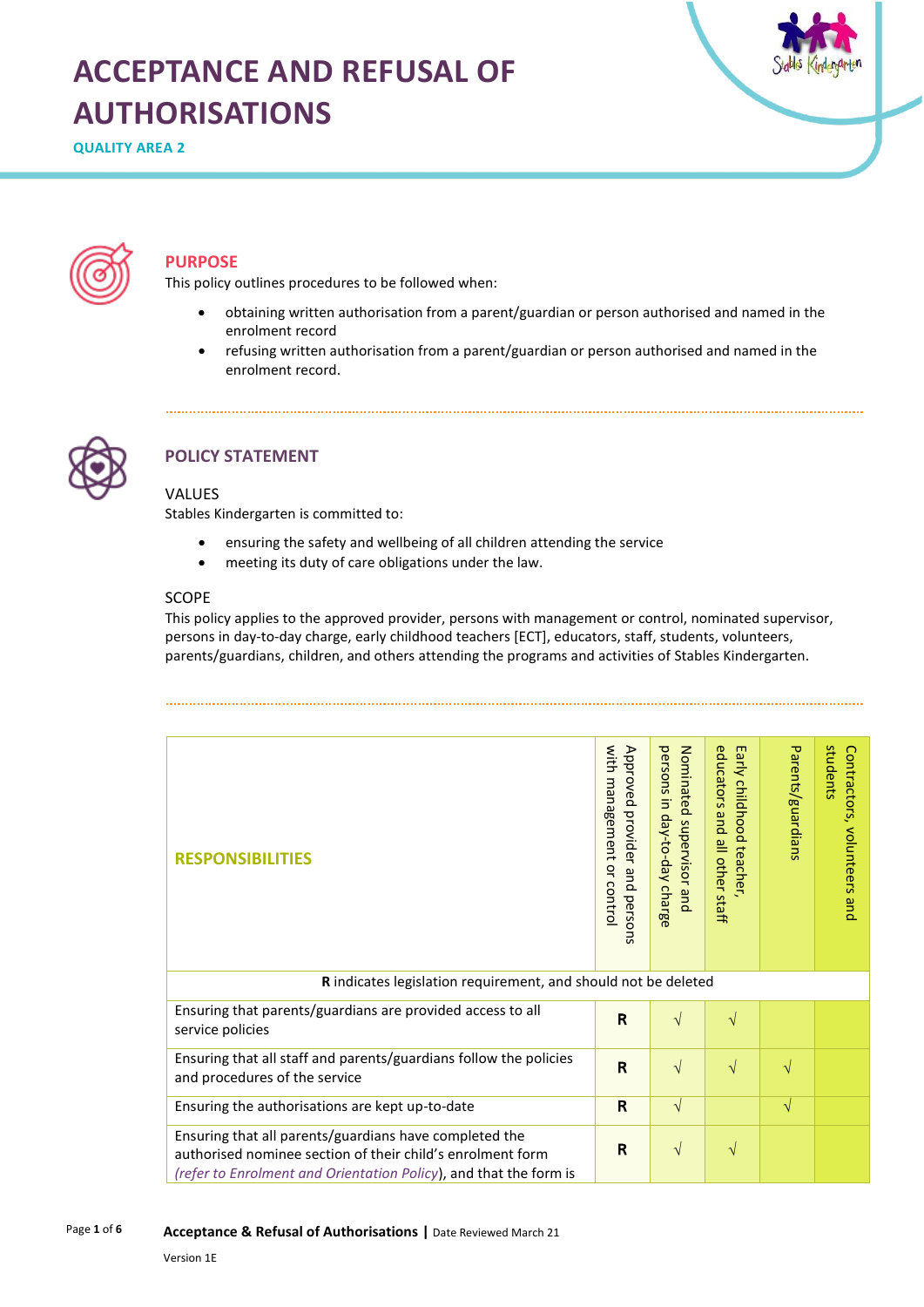| signed and dated before the child commences at the service<br><b>Regulation 161</b>                                                                                                                                                                                                                                                                                                                                                           |              |              |           |           |  |
|-----------------------------------------------------------------------------------------------------------------------------------------------------------------------------------------------------------------------------------------------------------------------------------------------------------------------------------------------------------------------------------------------------------------------------------------------|--------------|--------------|-----------|-----------|--|
| Ensuring that permission forms for excursions are provided to<br>the parent/guardian or authorised nominee prior to the<br>excursion (refer to Excursions and Service Events Policy)                                                                                                                                                                                                                                                          | $\mathsf{R}$ | $\mathsf{R}$ | $\sqrt{}$ |           |  |
| Ensuring ECT/educators/staff allow a child to participate in an<br>excursion or regular outings only with the written authorisation<br>of a parent/guardian or authorised nominee (refer to Definitions)<br>including details required under Regulation 102(4)(5), 161 (refer<br>to Excursions and Service Events Policy)                                                                                                                     | R            | $\mathsf{R}$ | $\sqrt{}$ |           |  |
| Ensuring that where children require medication to be<br>administered by ECT/educators/staff, this is authorised in<br>writing, signed and dated by a parent/guardian or authorised<br>nominee, and included with the child's medication record (refer<br>to Definitions) (refer to Administration of Medication Policy and<br>Dealing with Medical Conditions Policy) Regulations 92(3)(b)                                                   | R            | $\sqrt{ }$   | $\sqrt{}$ |           |  |
| Ensuring ECT/educators/staff do not administer medication<br>without the authorisation of a parent/guardian or authorised<br>nominee, except in the case of an emergency, including an<br>asthma or anaphylaxis emergency (refer to Administration of<br>Medication Policy, Dealing with Medical Conditions Policy,<br>Incident, Injury, Trauma and Illness Policy, Emergency and<br>Evacuation Policy, Asthma Policy and Anaphylaxis Policy) | $\mathsf{R}$ | $\sqrt{ }$   | $\sqrt{}$ |           |  |
| Ensuring that all parents/guardians have completed the<br>authorised nominee section of their child's enrolment form<br>(refer to Enrolment and Orientation Policy), for authorisation for<br>seeking medical treatment and transportation of the child by an<br>ambulance service Regulation 160 (1) (b)                                                                                                                                     | R            | $\sqrt{}$    | $\sqrt{}$ | $\sqrt{}$ |  |
| Ensuring that all parents/guardians have completed the<br>authorised nominee section of their child's enrolment form<br>(refer to Enrolment and Orientation Policy), for authorisation for<br>the transportation of the child or arranging transportation of the<br>child Regulation 120D, 160 (3) (vi)                                                                                                                                       | R            | $\sqrt{}$    | $\sqrt{}$ | $\sqrt{}$ |  |
| Ensuring that an attendance record (refer to Definitions) is<br>maintained to account for all children attending the service                                                                                                                                                                                                                                                                                                                  | R            | $\sqrt{}$    | $\sqrt{}$ |           |  |
| Keeping a written record of all visitors to the service, including<br>time of arrival and departure                                                                                                                                                                                                                                                                                                                                           | $\mathsf{R}$ | $\sqrt{}$    |           |           |  |
| Ensuring the approved provider is informed when a written<br>authorisation does not meet the requirements outlined in<br>service policies                                                                                                                                                                                                                                                                                                     |              | $\sqrt{}$    | $\sqrt{}$ |           |  |
| Ensuring children depart from the service only with a person<br>who is the parent/guardian or authorised nominee, or with the<br>written authorisation of one of these, except in the case of a<br>medical or other emergency (refer to Delivery and Collection of<br>Children Policy and Child Safe Environment Policy) Regulation 99,<br>160, National Law: Section 167                                                                     | R            | $\mathsf{R}$ | $\sqrt{}$ |           |  |
| Ensuring the service is aware of any contact orders prohibiting<br>an adult from contacting an enrolled child, and keeping a copy of<br>the court orders with the child's enrolment record (Regulation<br>160).                                                                                                                                                                                                                               | $\mathsf{R}$ | R            | V         |           |  |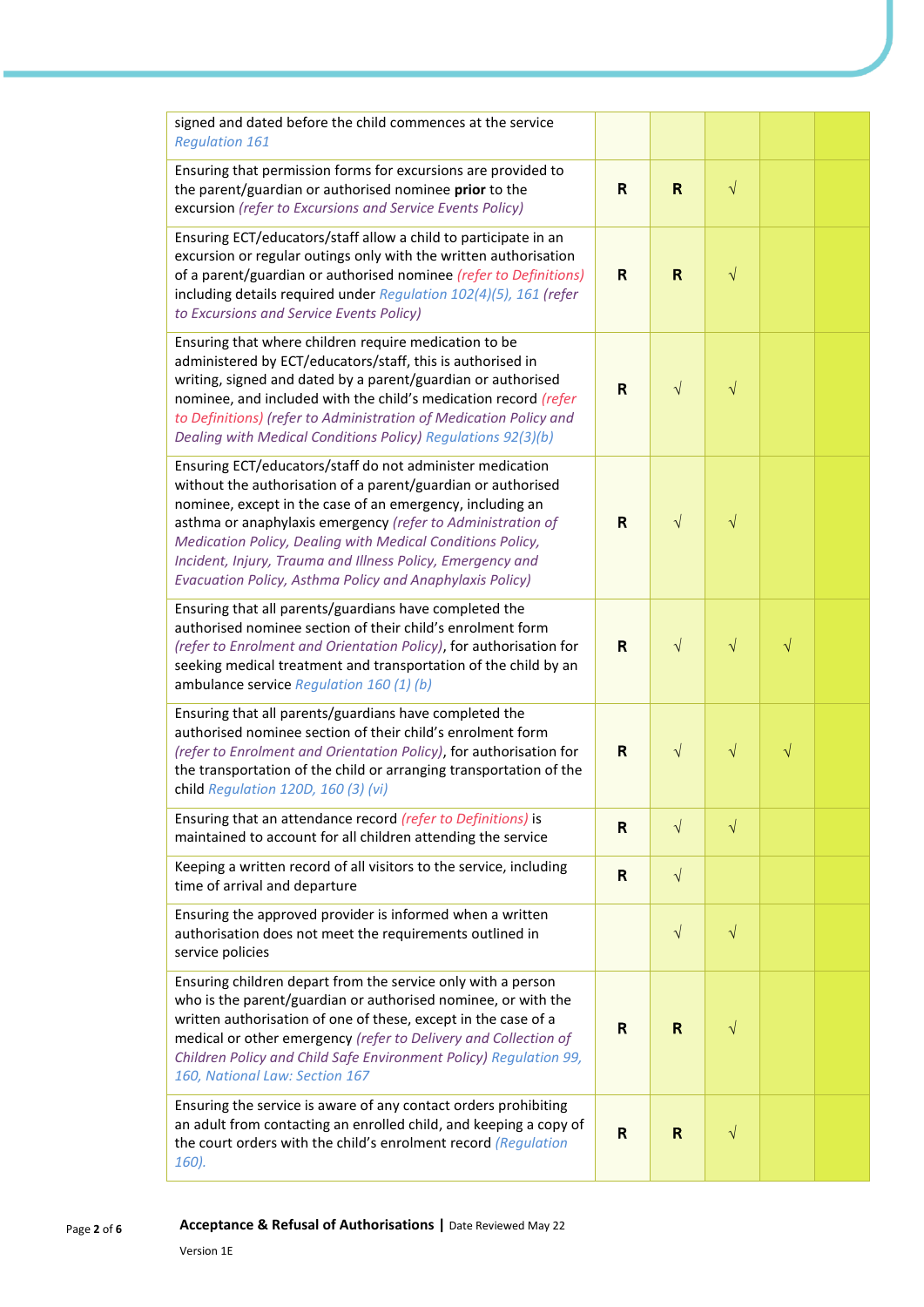| Ensuring processes are in place for circumstances where<br>authorisations are refused/not applicable. For example:<br>where the service is asked to administer medication<br>$\bullet$<br>that is not in its original container (Regulation 95)<br>when leaving the service, the parent, authorised<br>$\bullet$<br>nominee or person as listed in Regulation 99 does not<br>appear to be fit to take the child<br>the child has been given authorisation to leave the<br>$\bullet$<br>service alone, however the environment they would be<br>in is unsafe | $\mathbf R$ | $\sqrt{ }$ |           |           |  |
|-------------------------------------------------------------------------------------------------------------------------------------------------------------------------------------------------------------------------------------------------------------------------------------------------------------------------------------------------------------------------------------------------------------------------------------------------------------------------------------------------------------------------------------------------------------|-------------|------------|-----------|-----------|--|
| Ensuring that there are procedures in place if an inappropriate<br>person (refer to Definitions) attempts to collect a child from the<br>service (refer to Delivery and Collection of Children Policy and<br>Child Safe Environment Policy) National Law: Section 167                                                                                                                                                                                                                                                                                       | R           | R          |           |           |  |
| Enacting procedures for dealing with a written authorisation that<br>does not meet the requirements outlined in service policies<br>(refer to Procedures)                                                                                                                                                                                                                                                                                                                                                                                                   | R           | $\sqrt{ }$ | $\sqrt{}$ |           |  |
| Completing and signing the authorised nominee section (refer to<br>Definitions) of their child's enrolment form (refer to Enrolment<br>and Orientation Policy) before their child commences at the<br>service                                                                                                                                                                                                                                                                                                                                               |             |            |           | $\sqrt{}$ |  |
| Signing and dating permission forms for excursions                                                                                                                                                                                                                                                                                                                                                                                                                                                                                                          |             |            |           | $\sqrt{}$ |  |
| Signing the attendance record (refer to Definitions) as their child<br>arrives at and departs from the service                                                                                                                                                                                                                                                                                                                                                                                                                                              |             |            |           | $\sqrt{}$ |  |
| Providing written authorisation where children require<br>medication to be administered by educators/staff, and signing<br>and dating it for inclusion in the child's medication record (refer<br>to Definitions)                                                                                                                                                                                                                                                                                                                                           |             |            |           | $\sqrt{}$ |  |



# **PROCEDURES**

Procedures for refusing a written authorisation

On receipt of a written authorisation from a parent/guardian that does not meet the requirements outlined in the related service policy and *Regulation 161*, the approved provider will:

- immediately explain to the parent/guardian that their written authorisation contravenes service policy, and that it cannot be accepted
- ensure that the parent/guardian is provided with a copy of the relevant service policy and that they understand the reasons for the refusal of the authorisation
- request that an appropriate alternative written authorisation is provided by the parent/guardian that complies with the requirements of the relevant service policy
- ensure that procedures outlined in the relevant service policy are followed where a parent/guardian cannot be immediately contacted to provide an alternative written authorisation
- follow up with the parent/guardian, where required, to ensure that an appropriate written authorisation is obtained.

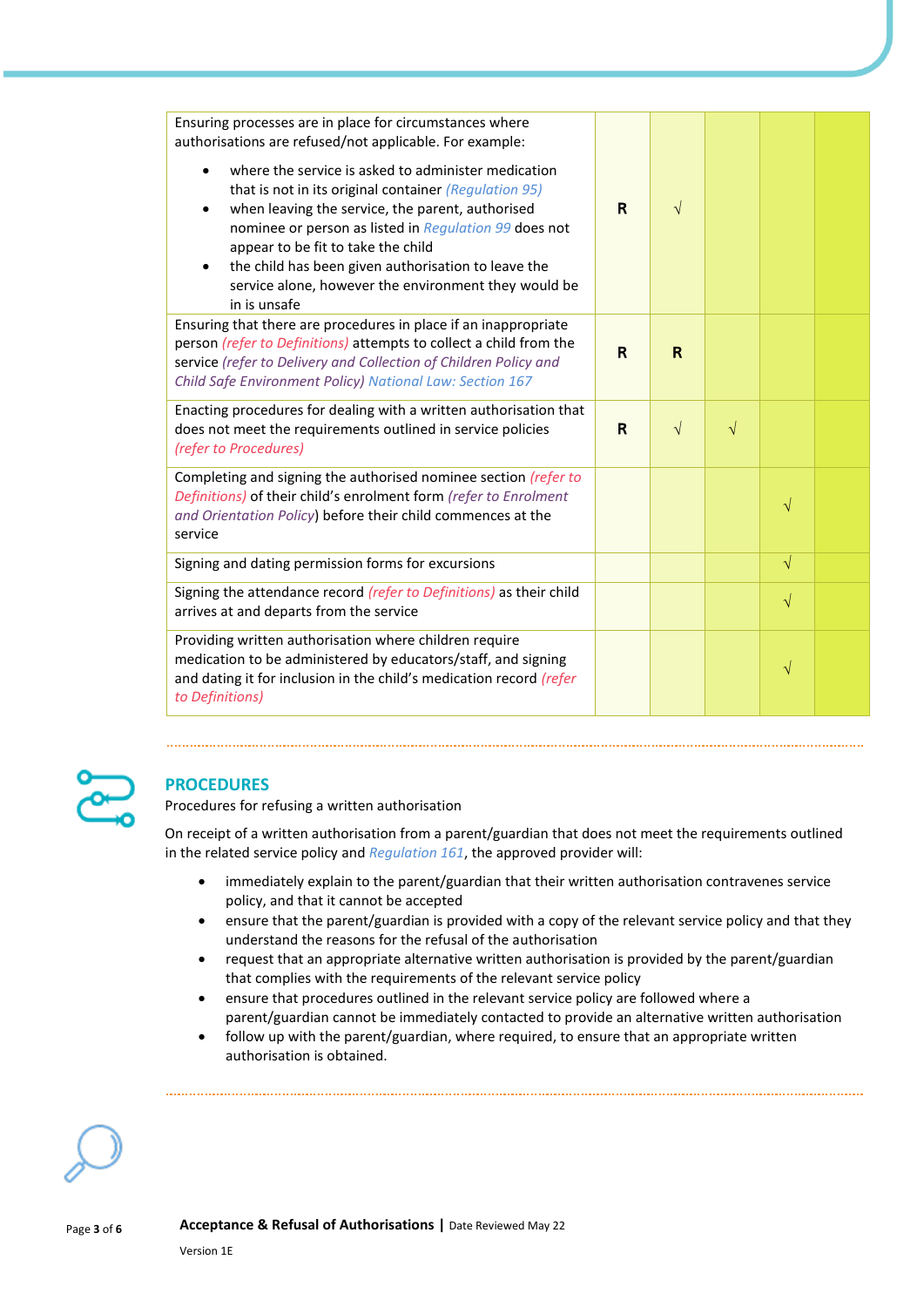## **BACKGROUND AND LEGISLATION**

#### BACKGROUND

Under the *National Law and Regulations*, early childhood services are required to obtain written authorisation from parents/guardians, and/or authorised nominees *(refer to Definitions)* in some circumstances, to ensure that the health, safety, wellbeing and best interests of the child are met. These circumstances include but are not limited to:

- self-administration of medication (if applicable) (*Regulation 96)*
- children leaving the service premises *(Regulation 99)*
- children being taken on excursions *(Regulation 102)*
- transport provided or arranged by the service (Regulation 102D)
- seeking medical treatment for children and transportation by an ambulance service (Regulation 161)*.*

Specific service policies *(including the Administration of Medication Policy, Delivery and Collection of Children Policy, Enrolment and Orientation Policy and Excursions and Service Events Policy)* should include details of the conditions under which written authorisations will be accepted. However, there may be instances when a service refuses to accept a written authorisation. The *Education and Care Services National Regulations 2011 (Regulation 168(2) (m))* specify that services are required to develop a policy in relation to the acceptance and refusal of authorisations to help educators/staff and parents/guardians understand exactly what they need to do.

This policy outlines procedures to be followed when refusing a written authorisation from a parent/guardian or person authorised and named in the enrolment record. As an example, the *National Law* does not specify the minimum age of a person who is authorised to collect a child from the service premises. After consulting with parents/guardians and families, the approved provider may adopt a policy position accepting authorisations for persons over the age of 16 to collect a child from the service. This decision will then be outlined in the service's *Delivery and Collection of Children Policy*. In the event that the service receives written authorisation for a person under the age specified in its *Delivery and Collection of Children Policy*, to collect a child from the service, the procedures outlined within this policy for refusing this written authorisation would be enacted.

#### LEGISLATION AND STANDARDS

Relevant legislation and standards include but are not limited to:

- Children, Youth and Families Act 2005 (Vic)
- Child Wellbeing and Safety Act 2005 (Vic) (Part 2: Principles for Children)
- Education and Care Services National Law Act 2010
- Education and Care Services National Regulations 2011
- Family Law Act 1975 (Cth)
- National Quality Standard, Quality Area 2: Children's Health and Safety

The most current amendments to listed legislation can be found at:

- Victorian Legislation Victorian Law Today: [www.legislation.vic.gov.au](http://www.legislation.vic.gov.au/)
- Commonwealth Legislation Federal Register of Legislation: [www.legislation.gov.au](http://www.legislation.gov.au/)

#### **DEFINITIONS**

The terms defined in this section relate specifically to this policy. For regularly used terms e.g. Approved provider, Nominated supervisor, Notifiable complaints, Serious incidents, Duty of care, etc. refer to the Definitions file of the PolicyWorks catalogue.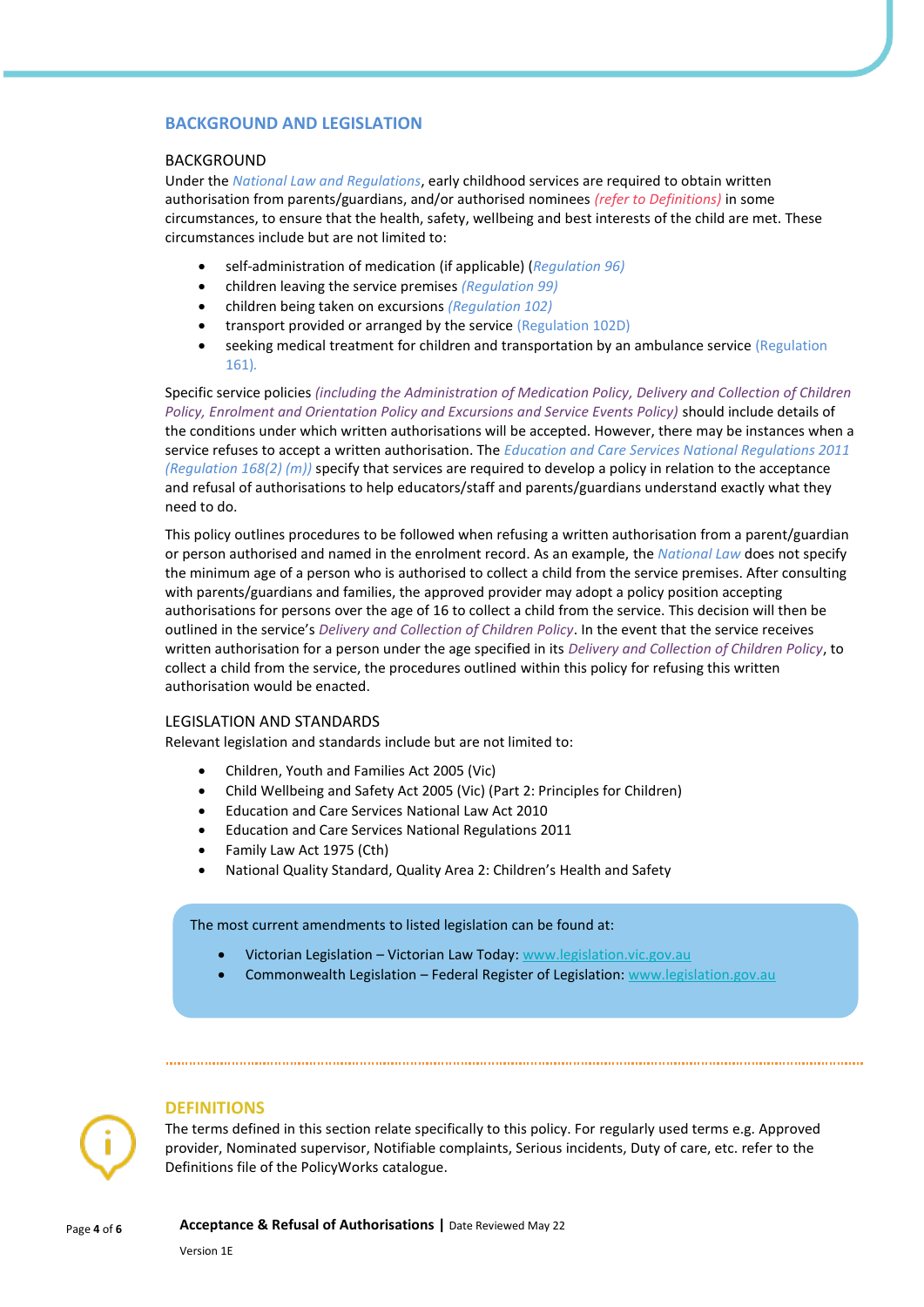**Attendance record:** Kept by the service to record details of each child attending the service including name, time of arrival and departure, signature of person delivering and collecting the child or of the Nominated Supervisor or educator (Regulation 158(1)).

**Authorised nominee:** (In relation to this policy) a person who has been given written authority by the parents/guardians of a child to collect that child from the education and care service. These details will be on the child's enrolment form.

**Duty of care:** A common law concept that refers to the responsibilities of organisations to provide people with an adequate level of protection against harm and all reasonable foreseeable risk of injury.

**Inappropriate person:** A person who may pose a risk to the health, safety or wellbeing of any child attending the education and care service, or whose behaviour or state of mind make it inappropriate for them to be on the premises e.g. a person under the influence of drugs or alcohol *(National Law: Section 171(3))*

**Medication record:** Contains details for each child to whom medication is to be administered by the service. This includes the child's name, signed authorisation to administer medication and a record of the medication administered, including time, date, dosage, manner of administration, name and signature of person administering the medication and of the person checking the medication, if required (Regulation 92). A sample medication record is available on the ACECQA website.



# **SOURCES AND RELATED POLICIES**

## SOURCES

• Australian Children's Education and Care Quality Authority (ACECQA): [www.acecqa.gov.au](https://www.acecqa.gov.au/)

## RELATED POLICIES

- Administration of First Aid
- Administration of Medication
- Child Safe Environment
- Dealing with Medical Conditions
- Delivery and Collection of Children
- Emergency and Evacuations
- Enrolment and Orientation
- **Excursions and Service Events**
- Governance and Management of the Service
- Incident, Injury, Trauma and Illness
- Nutrition, Oral Health and Active Play
- Road Safety Education and Safe Transport



#### **EVALUATION**

In order to assess whether the values and purposes of the policy have been achieved, the approved provider will:

- regularly seek feedback from everyone affected by the policy regarding its effectiveness
- monitor the implementation, compliance, complaints and incidents in relation to this policy
- keep the policy up to date with current legislation, research, policy and best practice
- revise the policy and procedures as part of the service's policy review cycle, or as required
- notifying all stakeholders affected by this policy at least 14 days before making any significant changes to this policy or its procedures, unless a lesser period is necessary due to risk *(Regulation 172 (2))*.

Page **<sup>5</sup>** of **<sup>6</sup> Acceptance & Refusal of Authorisations |** Date Reviewed May 22